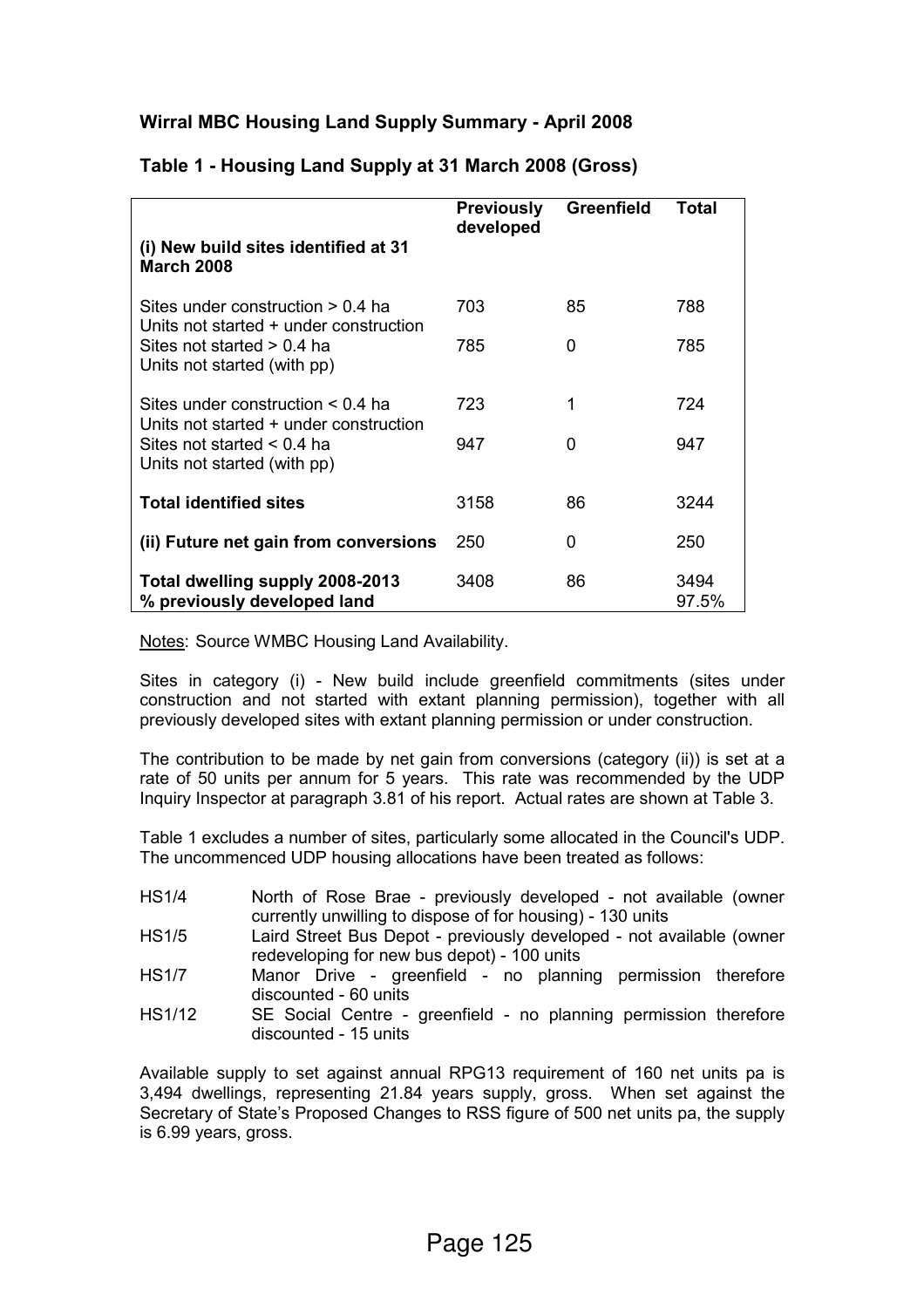# Wirral MBC Housing Land Supply Summary - April 2008

| A                           | в                    | C                                            | D                                                       | Е                                 |
|-----------------------------|----------------------|----------------------------------------------|---------------------------------------------------------|-----------------------------------|
| Year                        | Total<br>demolitions | <b>Demolitions</b><br>outside<br><b>NWMA</b> | <b>Demolitions</b><br>in NWMA<br>outside<br><b>HMRI</b> | <b>Demolitions</b><br>inside HMRI |
|                             |                      |                                              |                                                         |                                   |
| 2001/2002                   | 303                  | 37                                           | 11                                                      | 255                               |
| 2002/2003                   | 450                  | 52                                           | 73                                                      | 325                               |
|                             |                      |                                              |                                                         |                                   |
| 2003/2004                   | 212                  | 11                                           | 91                                                      | 110                               |
| 2004/2005                   | 419                  | 13                                           | 150                                                     | 256                               |
| 2005/2006                   | 277                  | 11                                           | 153                                                     | 113                               |
| 2006/2007                   | 215                  | 25                                           | 26                                                      | 164                               |
| 2007/2008                   | 230                  | 11                                           | 14                                                      | 205                               |
|                             |                      |                                              |                                                         |                                   |
| 5 year total                | 1353                 | 71                                           | 434                                                     | 848                               |
|                             |                      |                                              |                                                         |                                   |
| 5 year<br>annual<br>average | 271                  | 14                                           | 87                                                      | 170                               |
|                             |                      |                                              |                                                         |                                   |
| Projected<br>demolitions    | 250                  | 10                                           | 40                                                      | 200                               |

### Table 2 - Recent Demolition Rates

Source Wirral MBC, both local authority and private sector demolitions

Notes: On-site replacement varies widely. One-for-one replacement is assumed, although most sites outside the NWMA are subject of on-site redevelopment proposal.

 The figures for projected demolitions are those submitted to the RSS EIP based on an assumption of 200 demolitions pa within HMRI. The planned public sector demolition programme for 2008/09 and 2009/10 is now 92 pa (Housing Strategy Statistical Appendix 2008 refers).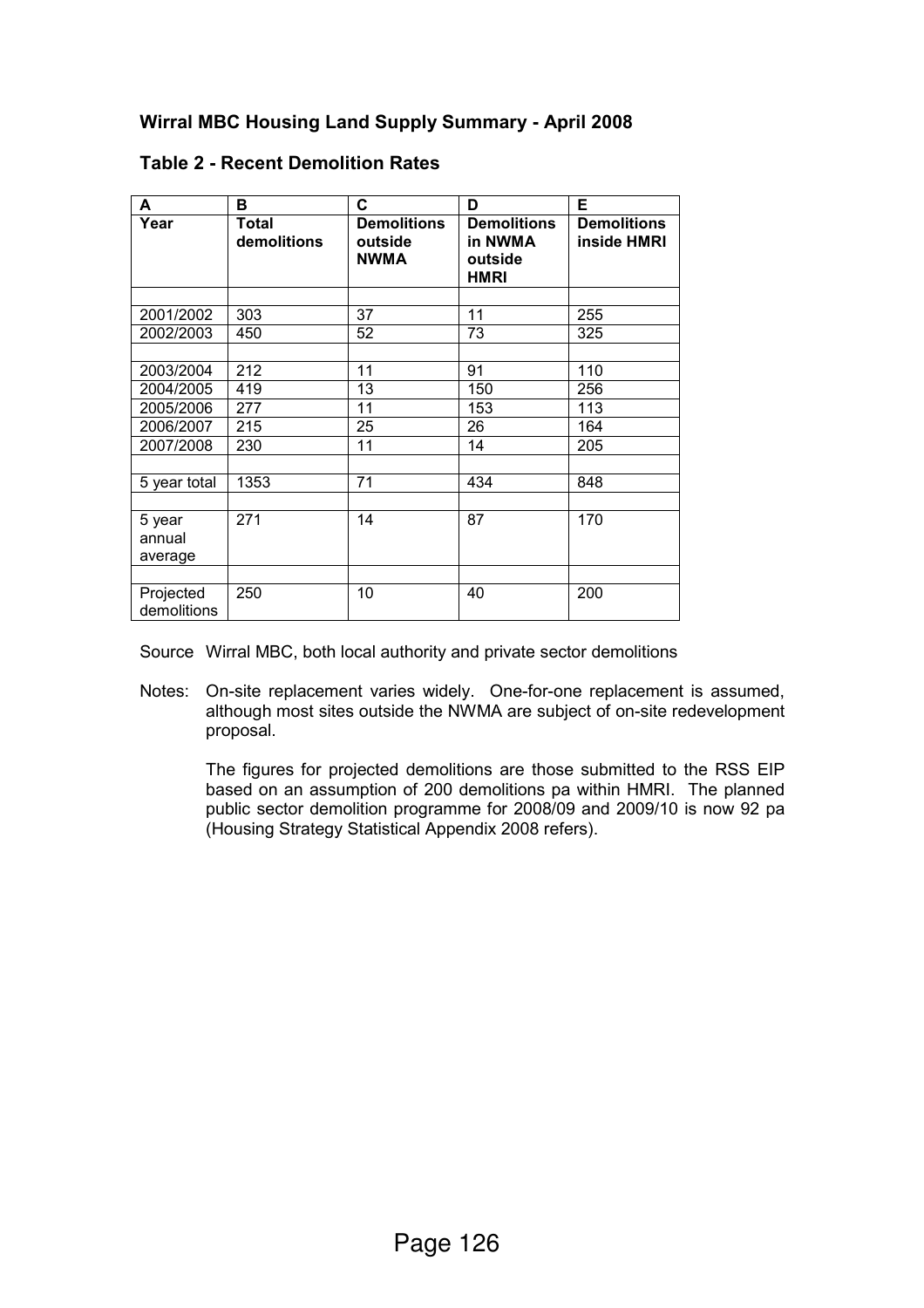| A                           | в                    | C                        | D                         | Е                       | F                                       |
|-----------------------------|----------------------|--------------------------|---------------------------|-------------------------|-----------------------------------------|
| Year                        | Total<br>demolitions | Total net<br>conversions | <b>Total new</b><br>build | Net change<br>$(C+D)-B$ | <b>Surplus</b><br>above<br><b>RPG13</b> |
|                             |                      |                          |                           |                         |                                         |
| 2001/2002                   | 303                  | 104                      | 378                       | 179                     | (19)                                    |
| 2002/2003                   | 450                  | 43                       | 591                       | 184                     | 24                                      |
|                             |                      |                          |                           |                         |                                         |
| 2003/2004                   | 212                  | 74                       | 581                       | 443                     | 283                                     |
| 2004/2005                   | 419                  | 81                       | 440                       | 102                     | $-58$                                   |
| 2005/2006                   | 277                  | 55                       | 442                       | 220                     | 60                                      |
| 2006/2007                   | 215                  | 115                      | 606                       | 506                     | 346                                     |
| 2007/2008                   | 230                  | 106                      | 639                       | 515                     | 355                                     |
|                             |                      |                          |                           |                         |                                         |
| 5 year total                | 1353                 | 431                      | 2708                      | 1786                    | 986                                     |
|                             |                      |                          |                           |                         |                                         |
| 5 year<br>annual<br>average | 271                  | 86                       | 542                       | 357                     | 197                                     |

### Table 3 - Recent Net Change in Dwelling Stock

Source: Wirral MBC, both local authority and private sector demolitions

Notes: Surplus figures in brackets relate to period before issue of RPG13

 Conversion performance is supported by a current supply of 620 units made up of 96 units from conversions with planning permission not started (net 54 units), 89 units from conversions under construction (net 57 units), 116 units from changes of use with planning permission not started (net 99 units) and 319 units from changes of use under construction (net 310 units) at 31 March 2008.